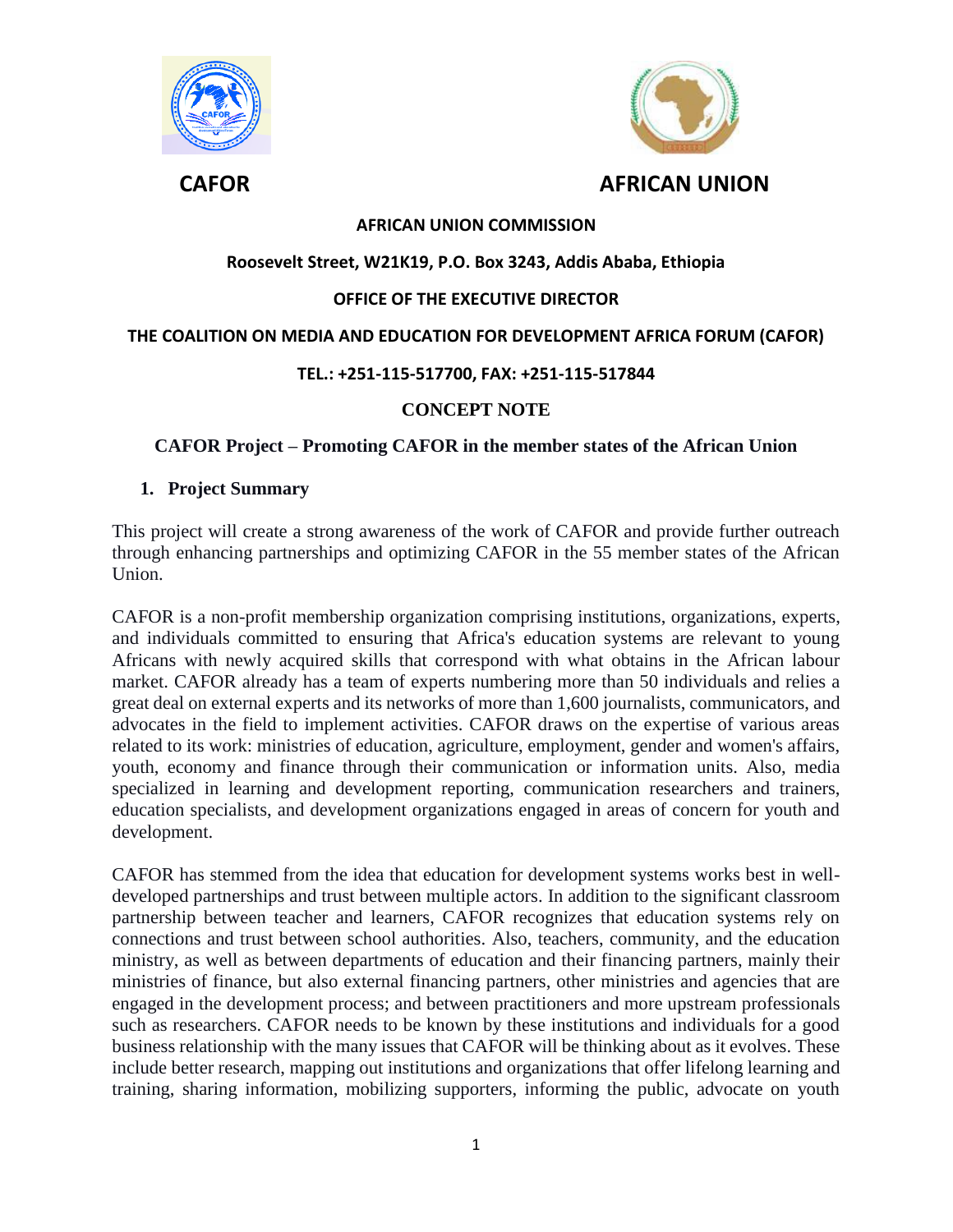issues for the economic and social development of the African continent, raise funds, coordinate with more vital forces, and gain leadership.

CAFOR will work in the 55 member states of the African Union with an energetic African professional corps that would know the organization well and support its programmes within the member states. One of the ideas underlying CAFOR is that information exchange and communication between partners are essential to achieving well-managed, efficient education systems and education of good quality for all.

# **2. Problem Relevance**

Education is at the centre of the development agenda, especially in ensuring the SDGs' achievement and the African Union's Agenda 2063. Education has a positive contribution towards better health, better climate protection, improved economic growth, better governance and management systems, and other improvements in people's lives. CAFOR and its programmes need to be better known and well appreciated on the continent as they would bring together the interests and activities of a wide range of stakeholders, including leaders, communities, civil society advocacy groups, the media, donors, cooperating partners, learning institutions and learners.

So far, many organizations still struggle to communicate the link between education and other developmental goals adequately. More significantly, although making up the lion's share of national budgets, education is not sufficiently prioritized. Therefore, many education systems across Africa continue to suffer several challenges: a shortage of human resources (qualified and motivated teachers), teaching and learning materials, and inadequate infrastructures such as classrooms, harmful cultural practices, emergencies, and conflict situations. Most of these challenges require adequate political will and financing. CAFOR is well-placed to assume the role of communicating these links.

Business, as usual, can lead to failure if African countries do not yield the requisite maximum results as envisaged in the global and continental development and education agendas. For this reason, the African Union's CESA called for the establishment of a Coalition of Stakeholders as a strategy to amplify the case for prioritizing and investing in education and ensuring better coordination and networking on matters related to education in Africa.

In support of the African Union's calls to mobilize stakeholders to support CESA's implementation, CAFOR adds value by focusing on the communication dimension, which is its leverage point. CAFOR believes that communication must be at the core of the business of planning education on the continent, ensuring that it is comprehensive and inclusive and that its style and content enhances dialogue in promoting all facets of education. Information exchange and communication between partners are essential to achieving well-managed, efficient education systems and education of good quality for all. Through information sharing, building consensus and confidence, advocacy and social mobilization, and communication strategies help support education policies and their implementation among leaders, cooperating partners, donors, civil society groups, communities, the media, and other stakeholders. All of them are recognizing the need to work together.

CAFOR promotes the use of communication in support of education in Africa. CAFOR will focus on developing joint action for building confidence, trust, and ownership among development ministries, ministries of finance, the media, and all stakeholders in the development field,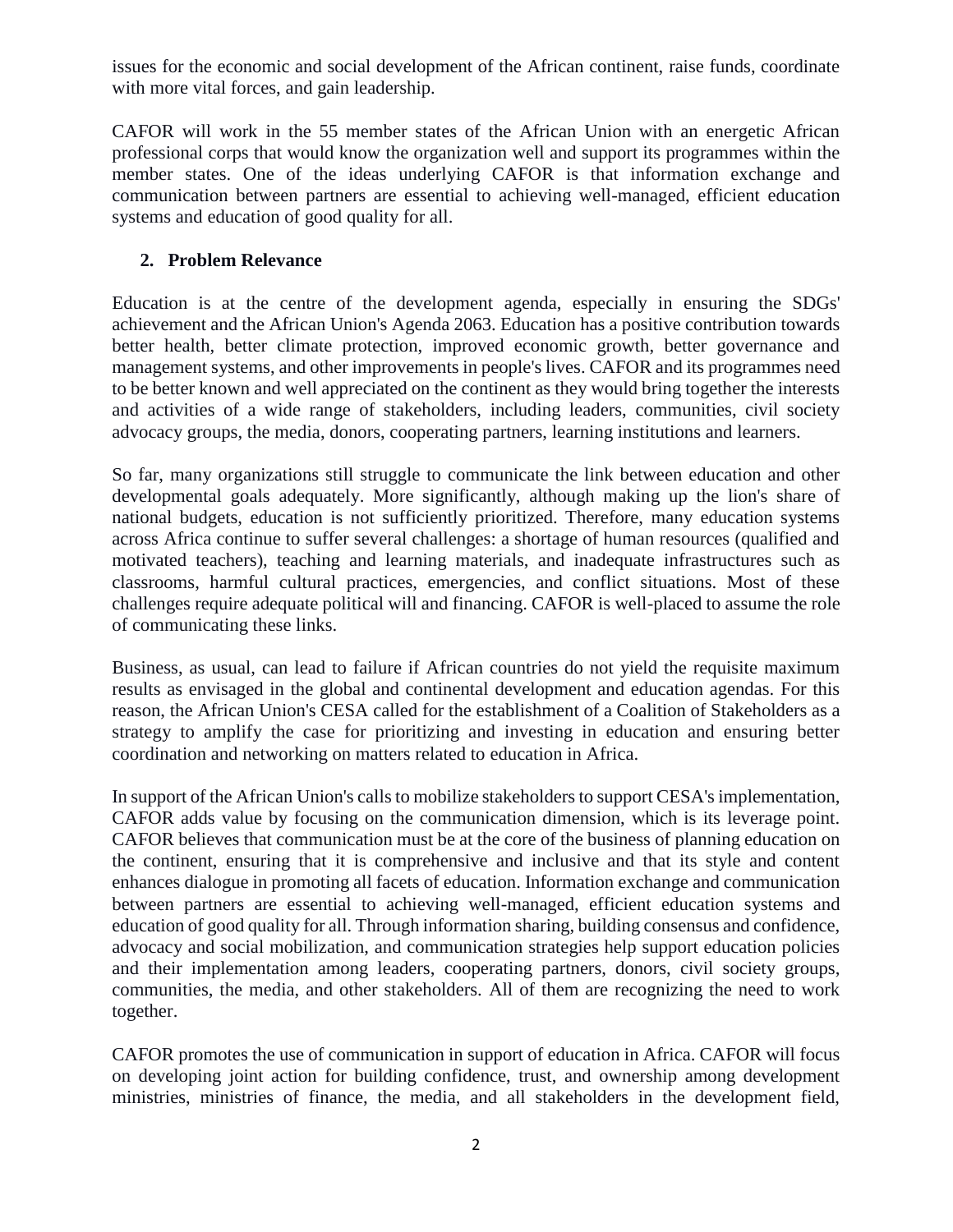particularly in education. Through the work of CAFOR and its networks, members will share new knowledge generated in educational reform for youths in Africa. This knowledge sharing enhances policy dialogue among the various stakeholders, as recommended by the African Union through CESA. They also promote a shared understanding of educational reforms for youth development and help build commitment and ownership of the changes. For these reasons, CAFOR needs to be better known and given due recognition.

# **3. Call to Action**

CAFOR is new and unique in many ways but not yet very well known in African Union member states. It is the only membership organization of African citizens that has signed a Memorandum of Understanding (MOU) with the African Union. It is through this MOU that the African Union Commission hosts CAFOR to directly contribute towards achieving United Nations Sustainable Development Goals (SDGs), especially: *Goal 4*- at the global level, the African Union's *Agenda 2063* and the Continental Education Strategy for Africa *(CESA) 2016-25*. CAFOR will enhance the integration of international and continental policy agendas, including the Sustainable Development Goals (SDGs), Agenda 2063, the Science, Technology, and Innovations Strategy for Africa (STISA 2024), the Continental Education Strategy for Africa (CESA 16-25), and the Continental Strategy for Technical and Vocational Education and Training (TVET) into countrylevel developmental and sectoral strategies for the development of the African continent.

# **A. Facilitating CAFOR Operational Activities**

For its operational activities, CAFOR will need to be better known and recognized within member states of the African Union at the government, private sector, and non-government levels to:

- (a) Promote advocacy for education in favour of economic and social development on the continent,
- (b) Promote youth skills development,
- (c) Advocate for innovative education systems around the continent,
- (d) Urge governments and the private sector in Africa focus more on building human capital capacity through all available means,
- (e) Strengthen all coalitions for education in Africa while ensuring ownership by its members,
- (f) Support stakeholder mobilization and sensitization,
- (g) Provide the platform for multi-stakeholder partnerships for the achievement of educational goals,
- (h) promote communication in support of education for young Africans,
- (i) promote African Union Education and other policy instruments,
- (j) Give new impetus to media training on educational issues,
- (k) Promote networking,
- (l) Support youth in emergency and post-conflict situations
- (m)facilitate knowledge sharing, and
- (n) Stimulate and sustain public debate on education reform for youth across Africa and beyond.

As CAFOR is better known and recognized in member states of the African Union, acceptance and recognition would enable it to: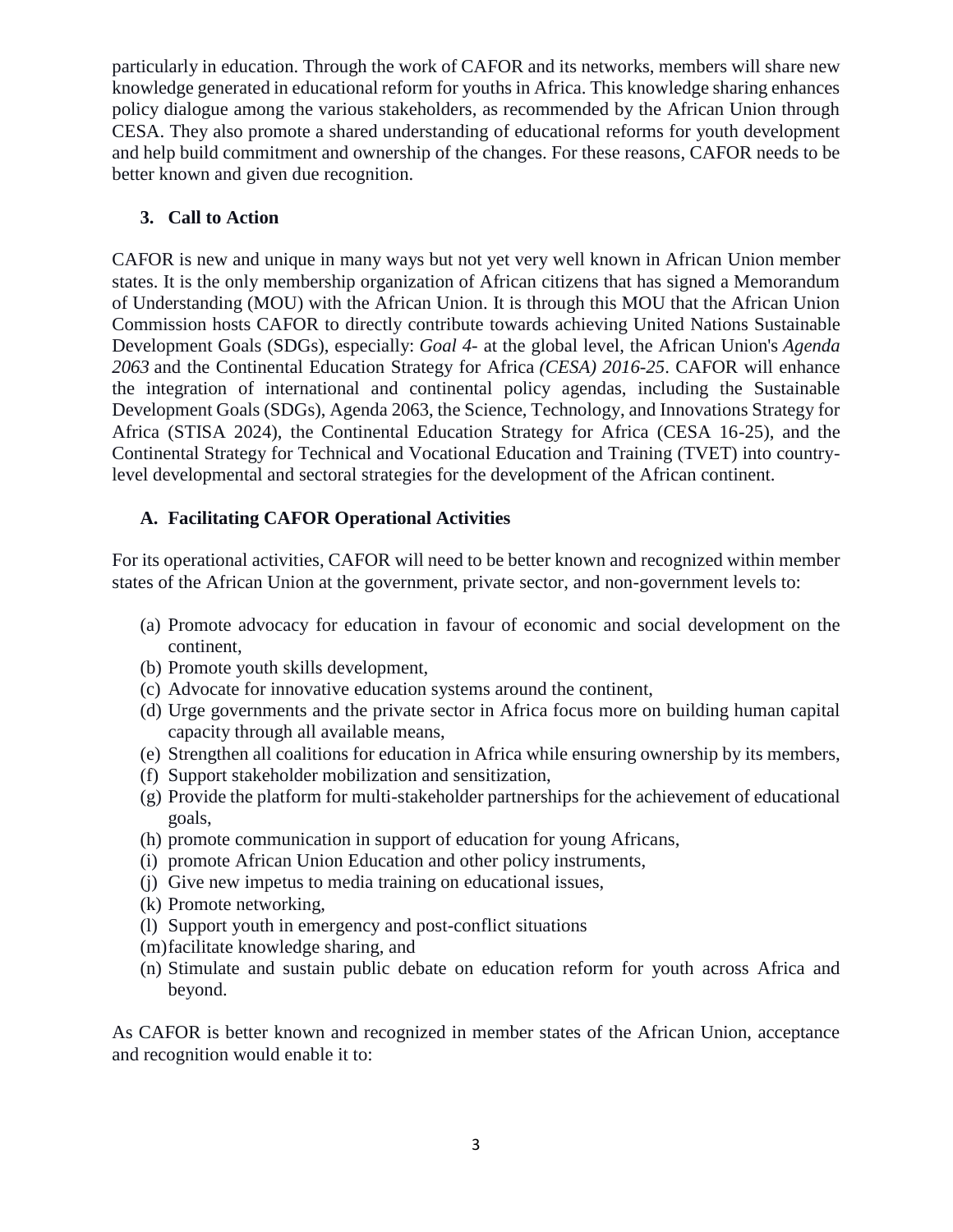- (a) *Provide a continent-wide platform* for exchanging information, experience and practices about new technologies and innovations among experts in government ministries, CSOs, NGOs, the media, the youth and communities. CAFOR will promote a community practice involving young people in agriculture, entrepreneurship and other vocations to help curb internal and external migration.
- (b) *Sensitize and mobilize stakeholders* on acceptable communication practices among key stakeholders;
- (c) *Build the capacity* of media professionals and other interested stakeholders to stimulate robust public debate on education and development issues;
- (d) *Promote policy change* and measures for ensuring an enabling policy environment for youth to engage in n innovative enterprise in Africa.
- (e) *Translate ideas* into action on the ground by testing technological innovations and institutionalizing what works
- (f) *Promote relationships* of trust and meaningful multi-stakeholder partnerships for the achievement of education goals on the continent.
- (g) *Undertake advocacy* and lobbying to meet Africa's current economic and social challenges.
- (h) *Collaborate* with the African Union Commission, the Regional Economic Communities, the United Nations, donors, civil society networks and other cooperating partners in communication areas for education and development to achieve CESA and the SDGs, with a stronger emphasis on youths.

## **B. CAFOR Strategies following full recognition in member states**

CAFOR will achieve its programmatic objectives through a six-pronged programme strategy related to education and skills development for youths in Africa as follows:

- (a) Facilitate research.
- (b) Strengthen stakeholder mobilization and sensitization.
- (c) Support capacity building initiatives.
- (d) Support skills development for young people in emergency and post-conflict situations.
- (e) Undertake and strengthen advocacy and lobbying.
- (f) Promote partnership and networking.

CAFOR Board members – all based in the member states- will participate in significant decisionmaking that affects the organization and agenda-setting to ensure a broader impact of CAFOR's activities by involving expertise in education, journalism, communication, innovations in science and technology, and the more comprehensive economic and social development of the African continent. Board members and ordinary members in the African Union member states will play the role of ambassadors for CAFOR and support the mobilization of resources and partnerships.

## C. **Sponsorship and Funding:**

CAFOR is seeking sponsorship from partners and multilateral and bilateral agencies, and the private sector to support the management, implementation and monitoring and evaluation of this project in the following ways: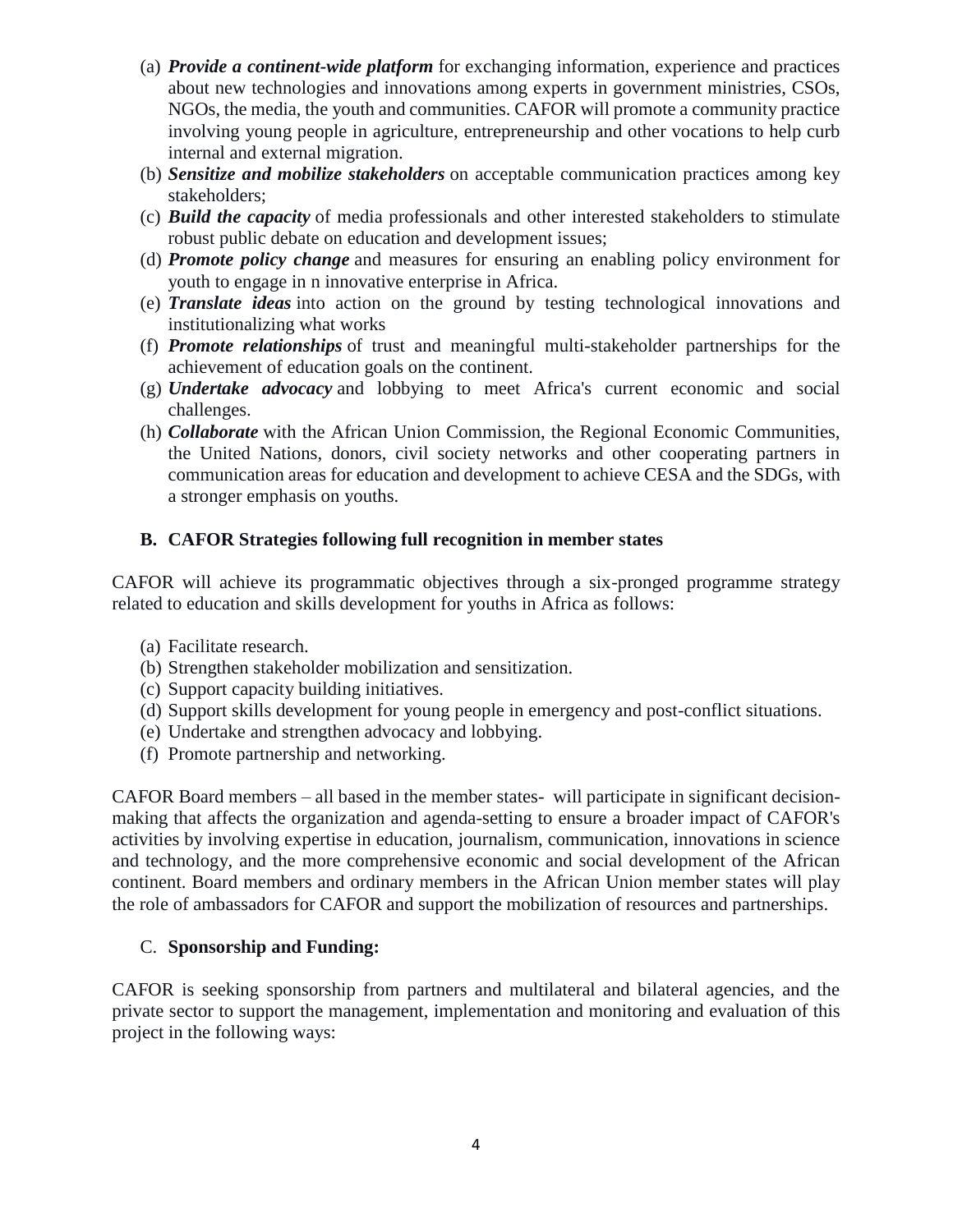| S. No.                  | <b>SUMMARY BUDGET</b>                                                      | Per Annum | <b>Period</b><br>(Yrs) | <b>Personnel</b><br><b>Deployed</b> | <b>Total</b><br>(USD) |
|-------------------------|----------------------------------------------------------------------------|-----------|------------------------|-------------------------------------|-----------------------|
| 1                       | <b>STAFF COSTS</b>                                                         |           |                        |                                     |                       |
|                         | Internal Staff Costs- Full Time Staff                                      |           |                        |                                     |                       |
| 1.1                     | (2 % of total salary costs)                                                | 68636.63  | 3                      | 4                                   | 205910                |
|                         | Field Based Experts Costs - Project                                        |           |                        |                                     |                       |
| 1.2                     | Period & Work                                                              | 30000.00  | 3                      | 5                                   | 90000                 |
|                         | Deploying 2 local field staff per                                          |           |                        |                                     |                       |
| 1.3                     | country                                                                    | 500       | 3                      | 10                                  | 18000                 |
|                         | <b>PROJECT IMPLEMENTATION</b>                                              |           |                        |                                     |                       |
| $\overline{2}$          | <b>COSTS</b>                                                               |           |                        |                                     |                       |
|                         | Generating advocacy plan for                                               |           |                        |                                     |                       |
|                         | education in the member states to                                          |           |                        |                                     |                       |
|                         | support CESA                                                               | 25000     | 1<br>3                 | 9<br>9                              | 225000                |
|                         | Promoting youth skills development                                         | 15000     |                        |                                     | 405000                |
|                         | Provision of continent wide platform<br>for multi stakeholder partnerships |           |                        |                                     |                       |
|                         |                                                                            | 20000     | 1                      | 9                                   | 180000                |
|                         | Facilitating knowledge sharing                                             | 30000     | 3                      | 5                                   |                       |
|                         | among member states<br>Developing communication strategy                   |           |                        |                                     | 450000                |
|                         | for AU policy agendas in member                                            |           |                        |                                     |                       |
|                         | states                                                                     | 25000     | 1                      | 9                                   | 225000                |
| 3                       | <b>Other Costs</b>                                                         |           |                        |                                     |                       |
|                         | <b>Communication Costs- Monthly</b>                                        |           |                        |                                     |                       |
|                         | Mobile Top-Ups, Printouts,                                                 |           |                        |                                     |                       |
|                         | Stationery, Shipping, Postage, etc                                         |           |                        |                                     |                       |
|                         | (per annum per person)                                                     | 3000      | 3                      | 9                                   | 81000                 |
|                         | Monitoring , Evaluation Costs & IT                                         |           |                        |                                     |                       |
|                         | Costs in 5 countries                                                       | 4000      | 3                      | 5                                   | 60000                 |
|                         | Associated Costs (Supplies,                                                |           |                        |                                     |                       |
|                         | Equipment Costs, etc)                                                      | 50000     | 3                      | 5                                   | 750000                |
|                         | Operational Costs - Office Set-up                                          |           |                        |                                     |                       |
|                         | Costs, Office Equipment, Etc<br><b>TRAVEL&amp; TRANSPORTATION</b>          | 40000     | 1                      | 5                                   | 200000                |
| $\overline{\mathbf{4}}$ | <b>COSTS</b>                                                               |           |                        |                                     |                       |
|                         | <b>Travel Insurance</b>                                                    | 1350      | 3                      | 9                                   | 36450                 |
|                         | Per Diems per day for internal staff                                       | 260       | $\overline{3}$         | $\boldsymbol{9}$                    | 7020                  |
|                         | Per Diems per day for international                                        |           |                        |                                     |                       |
|                         | staff                                                                      | 200       | 3                      | 5                                   | 3000                  |
|                         | Local Travel Costs per month                                               | 1000      | 3                      | 9                                   | 27000                 |
|                         | <b>International Travel Costs</b>                                          | 600       | 3                      | 9                                   | 16200                 |
| $\sqrt{5}$              | <b>TOTAL AMOUNT</b>                                                        |           |                        |                                     | 2979580               |
| $6\phantom{1}$          | <b>MISCELLANEOUS EXPENDITURE</b>                                           |           |                        |                                     |                       |
|                         | Calculated at 15% of TOTAL Amount                                          |           |                        |                                     | 446937                |
|                         |                                                                            |           |                        |                                     |                       |
| $\overline{7}$          | <b>GRAND TOTAL</b>                                                         |           |                        |                                     | 3,426,517             |

Sponsors may expect recognition in a few ways:

 Sponsors may be included in a roll of honour, hosted on the CAFOR website [www.cafor.org,](http://www.cafor.org/) with the African Union's recognition.